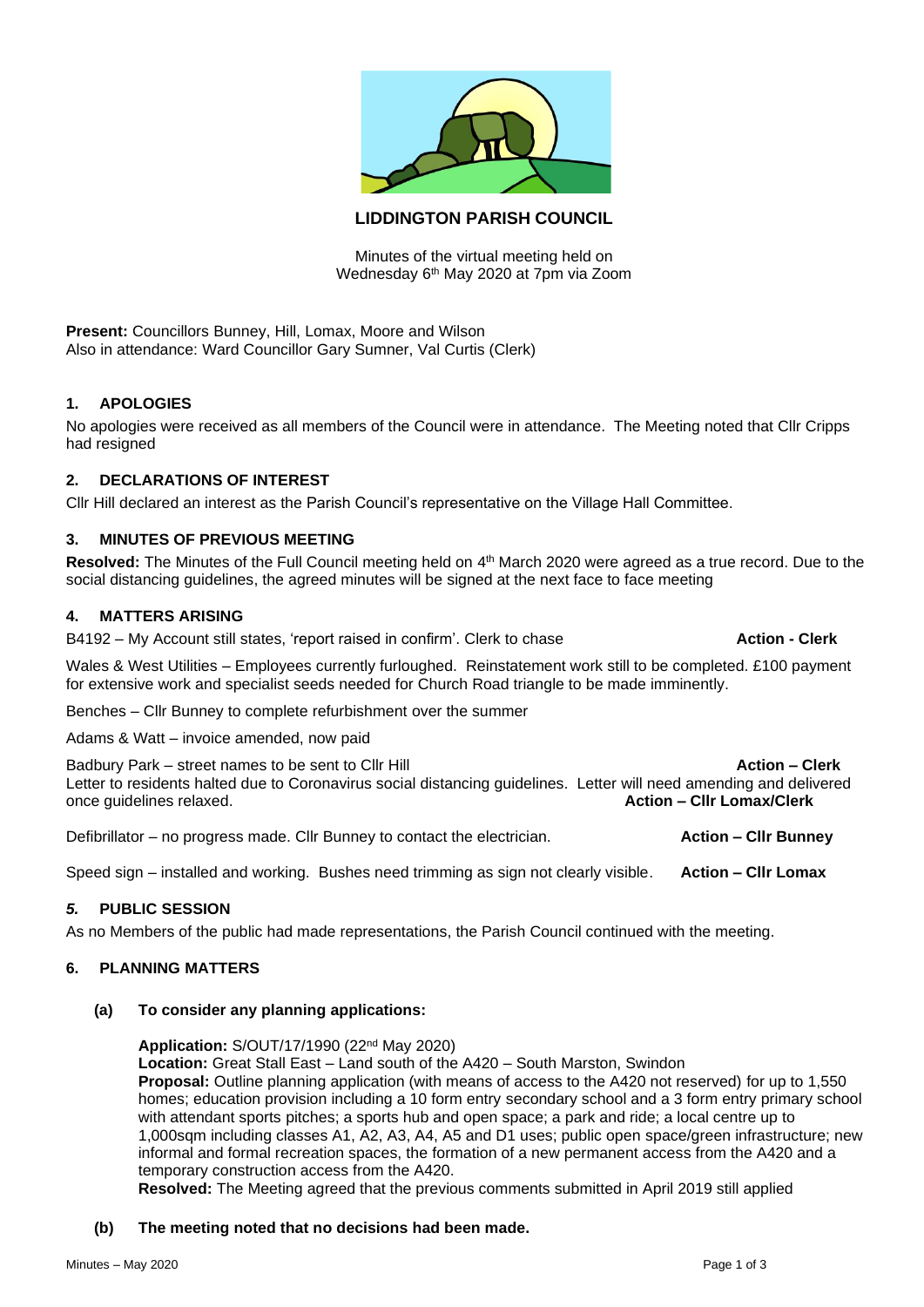# **7. WARD COUNCILLOR REPORT**

Wales & West Utilities – the reinstatement works in Wanborough, Liddington & Badbury were unsatisfactory.

Inlands Farm – 55 additional documents were available to view in the Planning Portal. Building had been redesigned with a 'green roof' and multi-coloured plastic to make it more appealing. The building was 15% laboratory/production with the remainder being a distribution area. The setting in relation to the AONB is as important as the AONB itself. Environmental impact provided more detail.

Lotmead – concerns over the access to Wanborough Road given to the first 200 house. An agreed mechanism was needed to control the second phase of the development not using Wanborough Road as access to turn left and right and create a rat run via Merlin Way.

Foxbridge North – due to be made public. The plans do not show a primary school.

Day House Lane – prohibition of motor vehicles to be published on 15<sup>th</sup> May. Swindon Borough Council to contact residents in Meadow Way and Badbury

M4 J15 – awaiting further details. Scheme fully funded. The Government contribution to the funding must be spent by April 2021.

Honda closing in July 2021 – hoping site to become available for further employment opportunities

Broadband – A meeting had been held on 24<sup>th</sup> April with Robert Buckland and BT Openreach to discuss fibre provision. Currently researching Wanborough exchange costing. Wanborough and Liddington villages to be included in study. 4G system was breaking down due to overloaded capacity on the masts; 5G equipment being added to Park South mast.

Cllr Sumner left the meeting at 8.10pm

# **8. FINANCE**

**Resolved:** Cllr Wilson proposed to approve payment of the invoices, standing order and recurring payment. Cllr Bunney seconded the proposal which was unanimously agreed.

- **(a) To approve payment of the following:**
	- Chairs Allowance £75
	- Came & Company Local Council Scheme insurance £671.13
- **(b) To approve payment of the following Standing Orders:**
	- Adams & Watt Annual grass cutting contract May instalment £478.65
- **(c) To approve payment of the following recurring payment**
	- Unlimited webhosting (18/05/2020 17/06/2020) £4.19
- **(d) To receive the monthly accounts reconciliation –** the Meeting noted that the first payment of the Precept and Council Tax Support Grant had been received.
- **(e) To review updated Asset Register as at 31st March 2020 –** updated due to purchase of speed sign **Resolved:** the amended Asset Register was agreed and approved
- (f) **To review, agree and approve final budget for 2020/21 – Resolved:** the Meeting agreed and approved the final budget for 2020/21
- **(g) To formally agree amounts to be identified as Earmarked reserves for 19/20, Projects and Contingency**

**Resolved:** Cllr Moore proposed £3,000 to be identified as 'projects' and £10,000 to be allocated as general reserves. The VAT reclaim amount to be added to 'projects' on receipt. Cllr Lomax seconded the proposal and was unanimously agreed.

## **9. LIMITED ASSURANCE REVIEW**

It was **resolved** to approve and sign:

- (a) Annual Governance Statement 2019/20
- (b) Accounting Statements 2019/20
- (c) To certify itself exempt as the higher of Liddington Parish Council's gross income for the year or gross annual expenditure for the year, did not exceed £25,000
- (d) To confirm period of Public Rights and Publication of Annual Governance & Accountability Return (Exempt Authority). The meeting noted that the period of Public Rights would be from Thursday 30<sup>th</sup> July through to Friday 11th September 2020. **Action - Clerk**

#### **10. VILLAGE MATTERS**

(a) Complaint – Footpath at the junction of The Street/B4192 – debris from the trees, part of the verge around the bench not strimmed and requesting removal of bench.

The Village Spring Clean-up had been cancelled due to the social distancing guidelines introduced as part of the response to the Covid-19 pandemic when this would have been addressed. Any additional work that the Contractors are asked to do incurs extra costs which the Parish Council is loath to do. The bench serves a useful purpose to offer a break in the climb up the hill. **Action - Clerk**